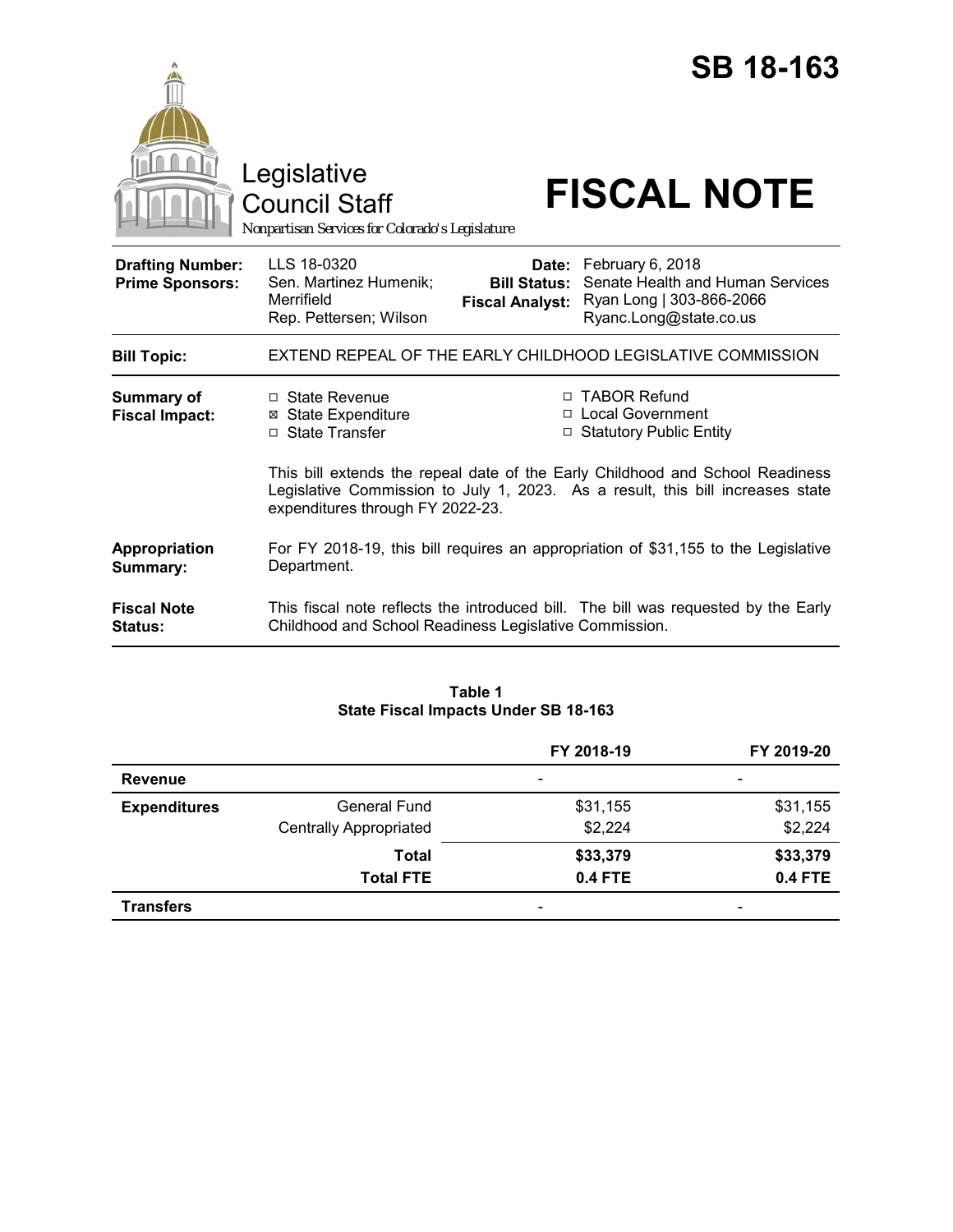February 6, 2018

### **Summary of Legislation**

Under current law, the Early Childhood and School Readiness Commission (commission) is scheduled to repeal July 1, 2018. The bill extends the repeal date of the commission to July 1, 2023.

#### **Background**

The commission meets at least four times per year to study issues concerning early childhood and school readiness. The topics the commission studies include healthcare, mental health, parental involvement, family support, child care, and early learning. Under current practice, staff from the Early Childhood Leadership Commission in the Department of Human Services (DHS) volunteered to provide administrative support to the commission in FY 2016-17 and FY 2017-18; however, beginning in FY 2018-19, DHS will no longer contribute this in-kind support.

#### **State Expenditures**

For FY 2018-19 through FY 2022-23, the bill increases state expenditures by \$33,379 and 0.4 FTE for legislator per diem, travel costs, and legislative staff expenses. These costs are outlined in Table 2 and described below.

|                                |                   | FY 2018-19 | FY 2019-20 |
|--------------------------------|-------------------|------------|------------|
| <b>Legislative Department</b>  |                   |            |            |
| <b>Personal Services</b>       |                   | \$25.911   | \$25,911   |
| Legislative Per Diem           |                   | \$2,652    | \$2,652    |
| <b>Legislator Travel Costs</b> |                   | \$2,592    | \$2,592    |
| Centrally Appropriated Costs*  |                   | \$2,224    | \$2,224    |
| FTE - Personal Services        |                   | $0.4$ FTE  | $0.4$ FTE  |
|                                | <b>Total Cost</b> | \$33,379   | \$33,379   |
|                                | <b>Total FTE</b>  | $0.4$ FTE  | 0.4 FTE    |

# **Table 2 Expenditures Under SB 18-163**

 *\* Centrally appropriated costs are not included in the bill's appropriation.*

**Legislative staff.** The bill increases personal services costs by \$25,911 and 0.4 FTE through FY 2022-23 in the Legislature to staff the commission. While the commission is authorized to accept in-kind donations in the form of administrative support from one or more nonprofit organizations, no source of in-kind support has been identified.

Legislator per diem and travel costs. Each of the commission's six legislators in attendance will receive per diem at a rate of \$110.50 for each of the four meetings required in statute. Legislators will also receive mileage reimbursement for the meetings at an average rate of \$108 per legislator.